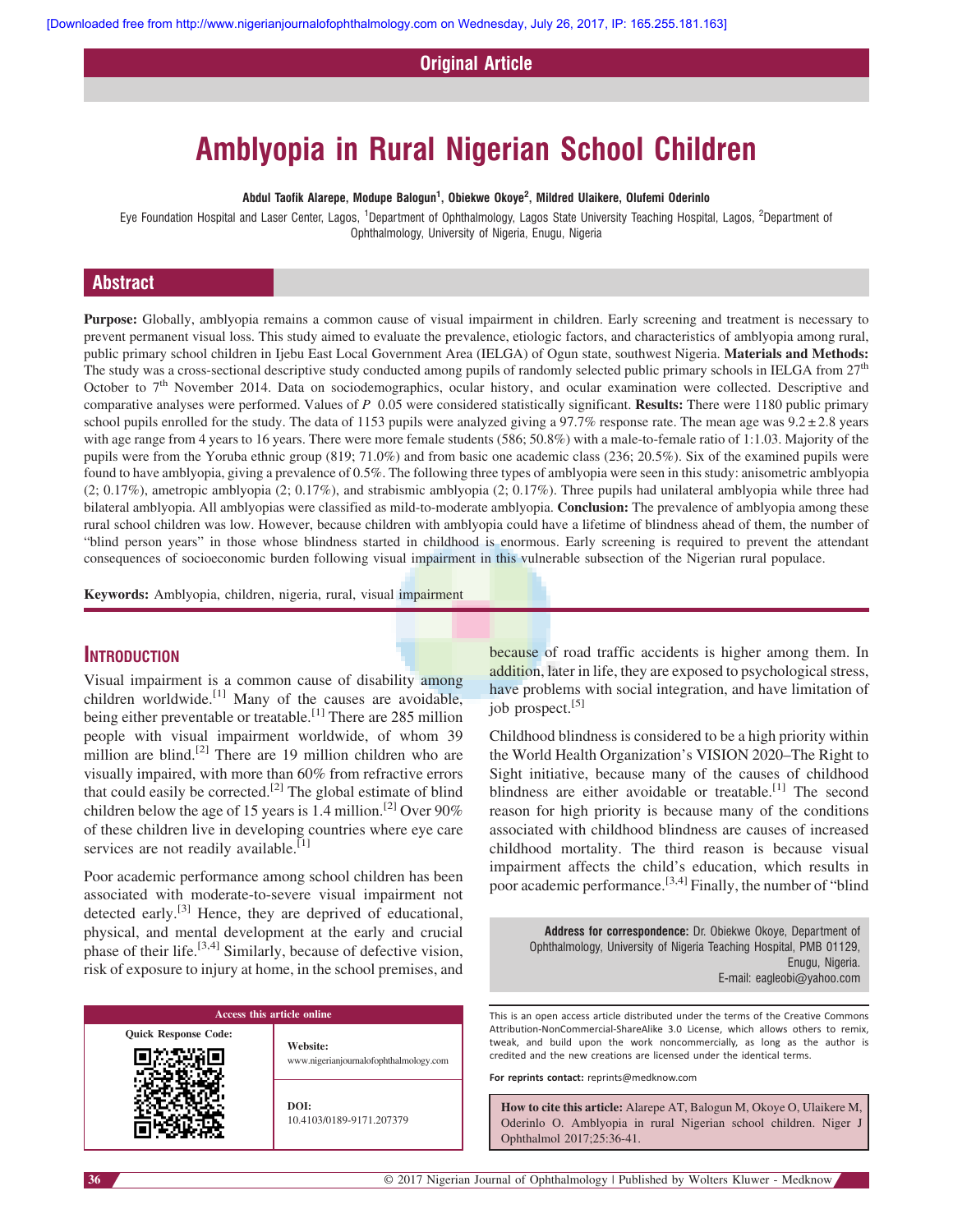years" because of all causes of blindness in children is almost equal to the number of "blind years" because of cataract in adults.

Amblyopia is defined as suboptimal vision in one eye despite best spectacle correction in the absence of any ocular or neural abnormality. Amblyopia occasionally occurs bilaterally because of bilateral visual deprivation, as seen in congenital cataracts not treated within the first few months of life and in high and uncorrected refractive error. It is a common pediatric eye condition with both functional and cosmetic consequences.[6] It is a significant cause of unilateral visual reduction worldwide<sup>[7]</sup> and is usually detected when decreased vision is noticed during vision testing in each eye. Amblyopia almost always affects one eye, and the amblyopic person usually has difficulty with fixation and binocular view, as well as seeing objects when crowded.[8]

Lifelong visual impairment can result if early diagnosis and appropriate management are not commenced before the age of 8 years.[6]

Globally, the prevalence of amblyopia among children and teenagers ranges from 0.20 to  $6.2\%$ .<sup>[6,9-11]</sup> Variation in study designs and disease classification could be responsible for the disparities. This makes direct, intersurvey comparison difficult.<sup>[12]</sup> Prevalence of amblyopia is often underestimated because of lack of awareness. Loss of vision due to amblyopia can be permanent, with early diagnosis and treatment providing a potential chance for significant visual recovery and visual preservation.<sup>[13,14]</sup>

The first objective to ensure universal eye health is to formulate a global action plan 2014–2019, which encourages the member states to generate evidence on magnitude and causes of visual impairment.<sup>[15]</sup> Against this backdrop, the Nigerian operational plan for the implementation of the VISION 2020: The Right to Sight document (2007–2011) proposed the establishment of school eye health screening in each local government area (LGA) to identify all cases of visual impairment among children.<sup>[16]</sup> Although only few, privileged urban children whose parents/ guardian can afford the hospital services have their eyes routinely examined, majority of the children never have a routine eye examination.

Most school-based surveys in Nigeria had focused on ocular status, visual impairment, and refractive errors among school children.<sup>[17-21]</sup> However, there is paucity of disorder-specific data on amblyopia among rural Nigerian children. This study evaluated the prevalence, causes, and characteristics of amblyopia among a rural, primary school children in southwest Nigeria. In addition to adding to the fledgling literature data, the findings will provide evidence-based information that will drive policy formulation and implementation by the government to effectively reduce the burden of visual impairment and blindness among this vulnerable subsection of the Nigerian rural populace.

# MATERIALS AND METHODS Study area

The study was conducted in Ijebu East Local Government Area (IELGA), which is one of the 20 LGAs in Ogun state, southwest Nigeria. Ogun state is bounded in the north, northeast, east, and south by Oyo, Osun, Ondo, and Lagos states, respectively. IELGA was created in 1976 and has 11 political wards with a population of  $110,196$ .<sup>[22]</sup> Ogbere is the administrative headquarter of IELGA.

There are 64 public primary schools and 41 governmentapproved private primary schools along with 12 public secondary schools in IELGA. This community has 25 health centers that provide primary healthcare services, two general hospitals located at Ijebu-Ife and Ogbere as well as 24 private hospitals, and a specialist eye center in Imushin.

## Study design

The study was a cross-sectional descriptive study conducted among pupils of simple, randomly selected, public primary schools in IELGA from  $27<sup>th</sup>$  October to  $7<sup>th</sup>$  November 2014.

Inclusion criteria included registered pupils from the selected public primary schools and pupils whose parent/guardian consented to their child's participation in the study. Children in special school for the blind and handicapped children, parents/guardian or pupils who did not consent to participate, pupils with an only eye, and those with organic eye diseases were excluded from the study.

## Sampling technique

The sample size of surveyed pupils was determined using the Fisher's formula<sup>[23]</sup> of prevalence determination,  $n = z^2 pq/d^2$ , where *n* is the desired sample size, *z* is the standard normal deviate (we used 1.96, which corresponded to the 95% confidence level),  $p$  is the proportion (prevalence) of the children population estimated to have visual problem (50%, 0.5), and  $d$  is the degree of accuracy set at  $3\%$  (i.e., 0.03). Thus, the minimal calculated sample size  $(n)$  was 1067. To make provision for attrition, 10% of the calculated minimal sample size (106.7) was added, and this resulted in a study sample size of 1174 pupils.

A multistage sampling technique was used to select pupils for this study. The first stage of the sampling was based on the information obtained from Ijebu East Local Government Education Authority. Sixty-four public primary schools were distributed in six different zones, with a total enrolment of 15,338 pupils. At least one school was simple, randomly selected through balloting for each zone as shown in Table 1. Totally, nine public schools were simple, randomly selected for this study.

The number of pupils enrolled per school was determined by probability proportional to size sampling based on the selected school registers, as shown in Table 2.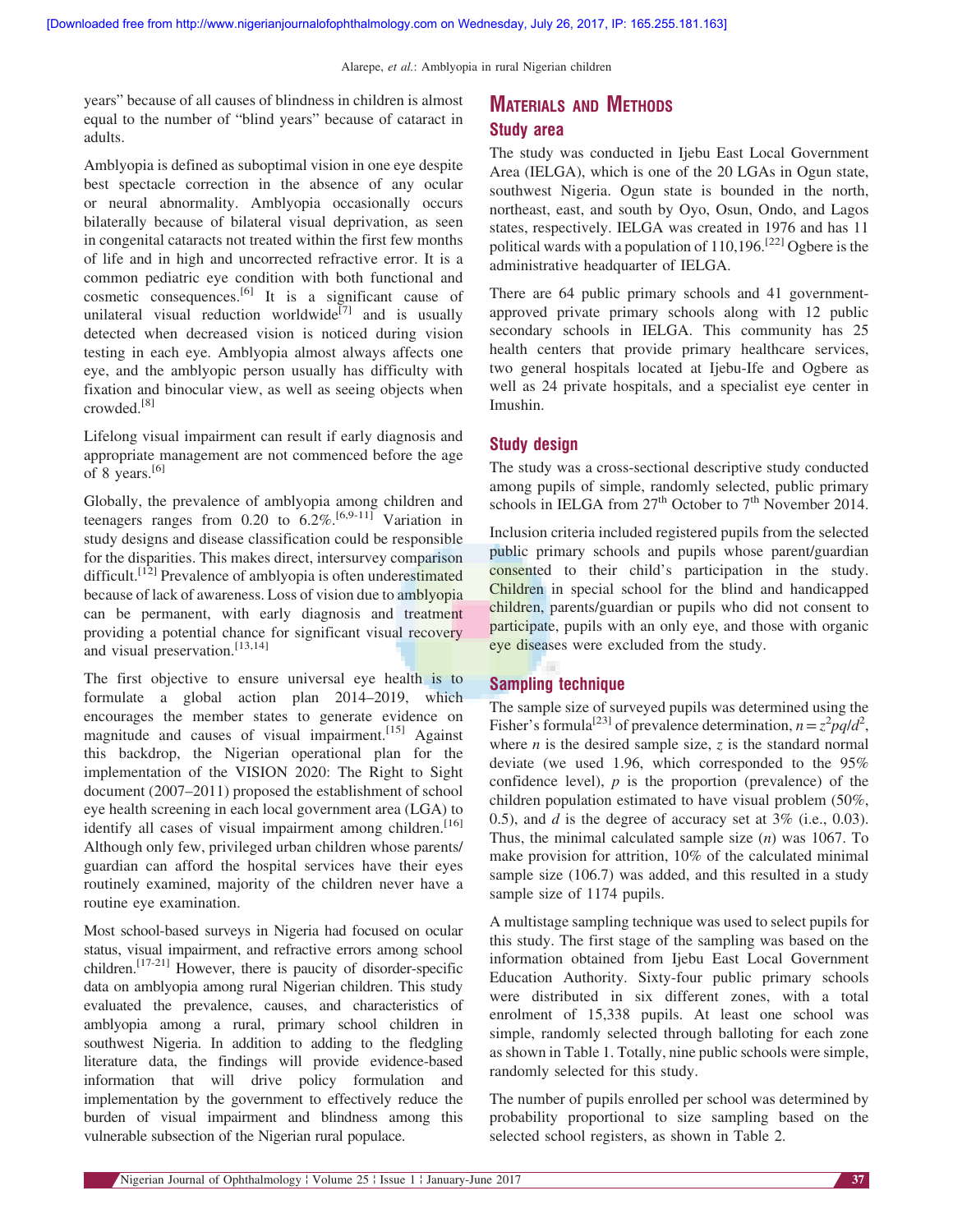The third stage of sampling was class selection, which was also simple, randomly selected by balloting. At least six classes were selected per school, which represented basic one to six, depending on the number of classes available for each level.

The final stage involved pupil's enrolment into the study per class. This was achieved using the class register. The enrolment per class was proportionalto gender distribution inthe class and school population. Boys with even numbers and girls with odd numbers as arranged in the class register were pooled until the required sample for the class was obtained.

## Ethics and consent

Human Subject Research Ethics Committee approval was obtained from the Institutional Review Boards of the Lagos State University Teaching Hospital, Ikeja, Lagos. Permission of Ijebu East Local Government Education Authority, Ogbere, Ogun state was also sought. The study was conducted according to the tenets of the 1968 Helsinki Declaration (last revised in 2008). Informed written assent was obtained from the pupils, and parental/guardian consent was obtained by *loco parentis* through the head teachers of the selected schools.

## Study definitions

For the purpose of this study, amblyopia was defined as follows:

(1) Difference in the best corrected visual acuity (BCVA) between the two eyes of two or more Snellen's lines in the absence of any significant organic lesion that could result in a decreased vision.

| Table 1: Age and gender distribution of the pupils |         |           |                |  |  |  |
|----------------------------------------------------|---------|-----------|----------------|--|--|--|
| Age range                                          | Male, n | Female, n | Total, $n$ (%) |  |  |  |
| 5 years                                            |         | 6         | 6(0.5)         |  |  |  |
| $5 - 9$                                            | 321     | 298       | 619 (53.7)     |  |  |  |
| $10 - 14$                                          | 232     | 274       | 506 (43.9)     |  |  |  |
| $15 - 19$                                          | 14      | 8         | 22(1.9)        |  |  |  |
| Total                                              | 567     | 586       | 1153 (100.0)   |  |  |  |

|  |  |  |  |  | Table 2: Unaided and best corrected visual status of the pupils |  |  |  |  |  |
|--|--|--|--|--|-----------------------------------------------------------------|--|--|--|--|--|
|--|--|--|--|--|-----------------------------------------------------------------|--|--|--|--|--|

- (2) BCVA of  $\leq 6/12$  bilaterally on the Snellen's chart in the absence of any significant organic lesion that could result in a decrease in vision.
- (3) BCVA of 6/36 or betterin the amblyopic eyesis classified as mild-to-moderate amblyopia, and  $BCVA \leq 6/60$  as severe amblyopia.

Standard definitions of different subtypes of amblyopia were adopted for disease classification. The criteria for the diagnosis were as follows:

- (1) Strabismic amblyopia: Defined as amblyopia in the presence of a heterotropia at distant or near fixation, in the absence of any anisometropia meeting the criteria for a combined mechanism amblyopia, or patients with strabismus along with refractive errors of 1 D spherical equivalent in one or both eyes or eyes with regular astigmatism 1.5 D in any meridian.
- (2) Anisometropic amblyopia: Patients who are amblyopic in the presence of anisometropia, that is  $\geq 1$  D in spherical equivalent or  $\geq$ 1.5 D difference in astigmatism between both eyes.
- (3) Combined amblyopia: Patients with either a heterotropia at a distance or near along with anisometropia of 1 D or more in spherical equivalent or ≥1.5 D difference in astigmatism in any meridian between both eyes.
- (4) Sensory deprivation amblyopia: Patients with a known cause of sensory deprivation such as media opacity or occlusion, with no primary heterotropia or refractive errors that could be related as the cause of the amblyopia.
- (5) Ametropic amblyopia: Patients with refractive errors >1 D spherical equivalent in both eyes resulting in subnormal vision in one or both eyes and no associated strabismus, anisometropia, or any other significant ocular disease.
- (6) Meridonial amblyopia: Patients with regular astigmatism of  $\geq$ 1.5 D in any meridian or those with irregular astigmatism in eyes, resulting in a decrease in vision in one or both eyes and no associated strabismus or anisometropia.

| <b>Variable</b> | Unaided visual acuity |                      | <b>Best corrected visual acuity</b> |                      |  |
|-----------------|-----------------------|----------------------|-------------------------------------|----------------------|--|
|                 | Right eye, $n$ $(\%)$ | Left eye, $n$ $(\%)$ | Right eye, $n$ $(\%)$               | Left eye, $n$ $(\%)$ |  |
| 6/6             | 1063 (92.2)           | 1066 (92.4)          | 1141 (99.0)                         | 1143 (99.1)          |  |
| 6/9             | 80(6.9)               | 75(6.5)              | 6(0.5)                              | 3(0.3)               |  |
| 6/12            | 3(0.3)                | 3(0.3)               | 4(0.3)                              | 4(0.3)               |  |
| 6/18            | 4(0.3)                | 2(0.2)               | 1(0.1)                              | 1(0.1)               |  |
| 6/24            |                       | 1(0.1)               |                                     | 1(0.1)               |  |
| 6/36            | 3(0.3)                | 5(0.4)               |                                     |                      |  |
| 6/60            |                       |                      | 1(0.1)                              |                      |  |
| 3/60            |                       | 1(0.1)               |                                     | 1(0.1)               |  |
| Total           | 1153(100.0)           | 1153 (100.0)         | 1153 (100.0)                        | 1153(100.0)          |  |

\* Best correction for vision was done using pinhole and refraction for those without spectacle.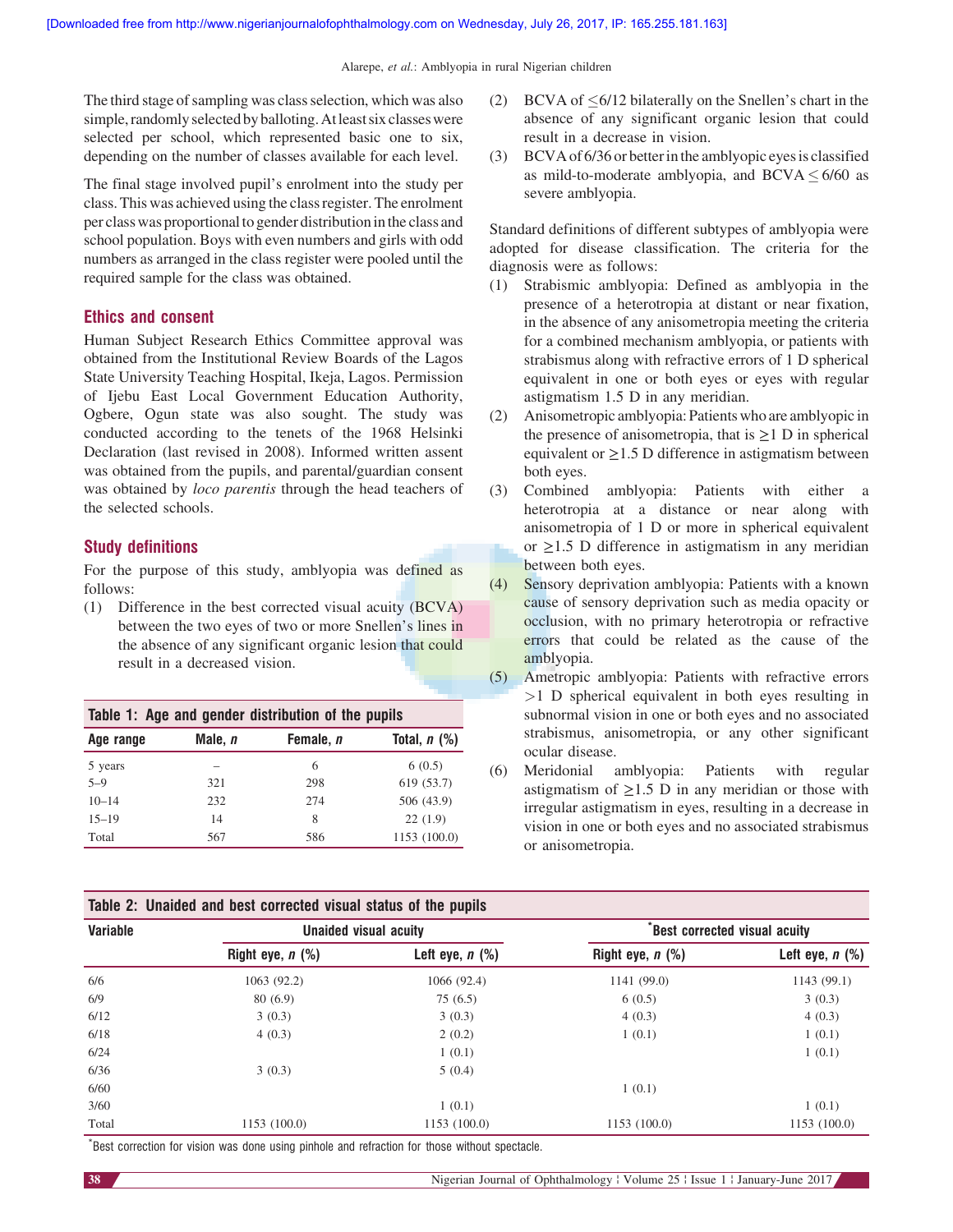#### **Procedures**

A pilot study was conducted in one of the public primary schools not selected for this study. The training of the team members was perfected, and the questionnaire was pretested and modified accordingly. Permission to carry out this study was obtained from Ijebu East Local Government Education Authority. The head teachers' office of each selected school was the first point of call. The purpose and benefit of this research work was explained to them. The parents of the pupils in selected schools were informed about the study through the Parent Teacher Association.

In each school, both teachers and pupils were educated on common ocular health problems.

Assent of all the participating children was obtained before the administration of the semistructured questionnaires, which was interviewer administered by the researcher and his assistants. The questionnaire was designed in English language, and interpretation and explanation was given when required.

Visual acuity (VA) was assessed unaided in an open corridor and sometimes under a tree, with a distant of 6 m from the patient, using Snellen's tumbling E charts. Pinhole VA was done for those with VA 6/6. Pupils with two or more optotype lines difference of BCVA between the eyes or BCVA  $\leq 6/12$ in both eyes were further evaluated with single optotype VA (amblyopic) chart to demonstrate crowding phenomenon. All the candidates underwent color vision test using Ishihara color vision plates. Ocular alignment was evaluated using Hirschberg cornea light reflection and Krimsky test, and followed by cover/uncover test. The extraocular motility in all directions of gaze was assessed. Pupillary reactions, both direct and consensual, in a dimly illuminated room at far and near distances were checked, followed by penlight examination of the anterior segment including the lenses. Posterior segment examination was done with the aid of a direct ophthalmoscope in a dimly illuminated room. Noncycloplegic autorefraction was done on all pupils with unaided VA of 6/9 or worse. Pupils with unaided VA 6/9 underwent additional cycloplegic autorefraction using FA-6500 Xinyuan autorefractometer and then subjective refraction the next day. Full pupillary dilation for cyclorefraction was achieved with cyclopentolate 1% eye drops. Two drops were applied 5 min apart, and the patients were instructed to keep both eyes closed for 30 min. The refraction was done in the second week of the fieldwork after screening out pupils with unaided VA of 6/6.

During the study, antiallergy (Zinchlor; boric acid, sodium chloride, zinc sulphate, naphazoline hydrochloride, and chlorpheniramine maleate ophthalmic solution) eye drops were given to symptomatic children with allergic conjunctivitis. Similarly, children with various ocular diseases including optical, medical, or surgical cases were referred to Deseret Community Vision Institute with a referral note designed for this study.

Data obtained were entered into the computer and analyzed using the Statistical Package for Social Sciences version 21.0 software. Mean age and standard deviations of the study pupils were determined using the measure of central tendency. Frequency tables and charts were used to present the age groups, gender distribution, ethnic group, class distribution, and visual characteristics among others. Test of association was determined by chi-square test at a level of statistical significance set at P-value 0.05.

# **RESULTS**

There were 1180 public primary school pupils enrolled for the study. Nineteen pupils did not complete their examination, seven pupils were not cooperative including one mentally challenged, and there was a child with only one seeing eye. Hence, data of 1153 pupils were analyzed accounting for 97.7% response rate.

The mean age was  $9.2 \pm 2.8$  years with age range from 4 years to 16 years. The age and gender distribution is shown in Table 1. There were more female students (586; 50.8%) compared to male students (567; 49.2%), with a male-tofemale ratio of 1:1.03. No significant gender difference was observed (P-value 0.413).

Majority of the pupils were of the Yoruba ethnic group (819; 71.0%) and from basic one academic class (236; 20.5%).

The presence of ocular symptoms was noted in 276 pupils  $(34.8\%)$ , whereas 206 pupils  $(17.9\%)$  were aware of a family history of ocular disease. Although 23 (2.0%) pupils were currently using prescription spectacles, only 48 (4.2%) pupils had had previous eye examination by eye care personnel.

Most of the children (1064; 92.2%) presented with normal vision acuity. Visual profile of the pupils was as presented in Table 2.

Of the 1153 pupils, six had clinical evidence of amblyopia giving a prevalence of 0.5%. This was found mainly among pupils aged  $10-14$  years  $(5; 0.4\%)$  followed by  $5-9$  years  $(1;$ 0.1%) of age  $(p=0.03\%)$ .

By study definitions, the following three types/causes of amblyopia were seen in this study: anisometric amblyopia (2; 0.17%), ametropic amblyopia (2; 0.17%), and strabismic amblyopia (2; 0.17%).

Three pupils had unilateral amblyopia while three had bilateral amblyopia. All were classified as mild-tomoderate amblyopia.

Majority of the amblyopic eyes had at least one line improvement in BCVA using single optotype charts (7; 77.8%). Two lines gain was noticed in 4 eyes (44.4%) and no improvement with single optotype charts in 2 eyes  $(22.2\%)$ .

Twenty-one pupils (1.8%, 95% CI: 1.2–2.4%) had abnormal color vision. Adjusting for age and gender, color vision defect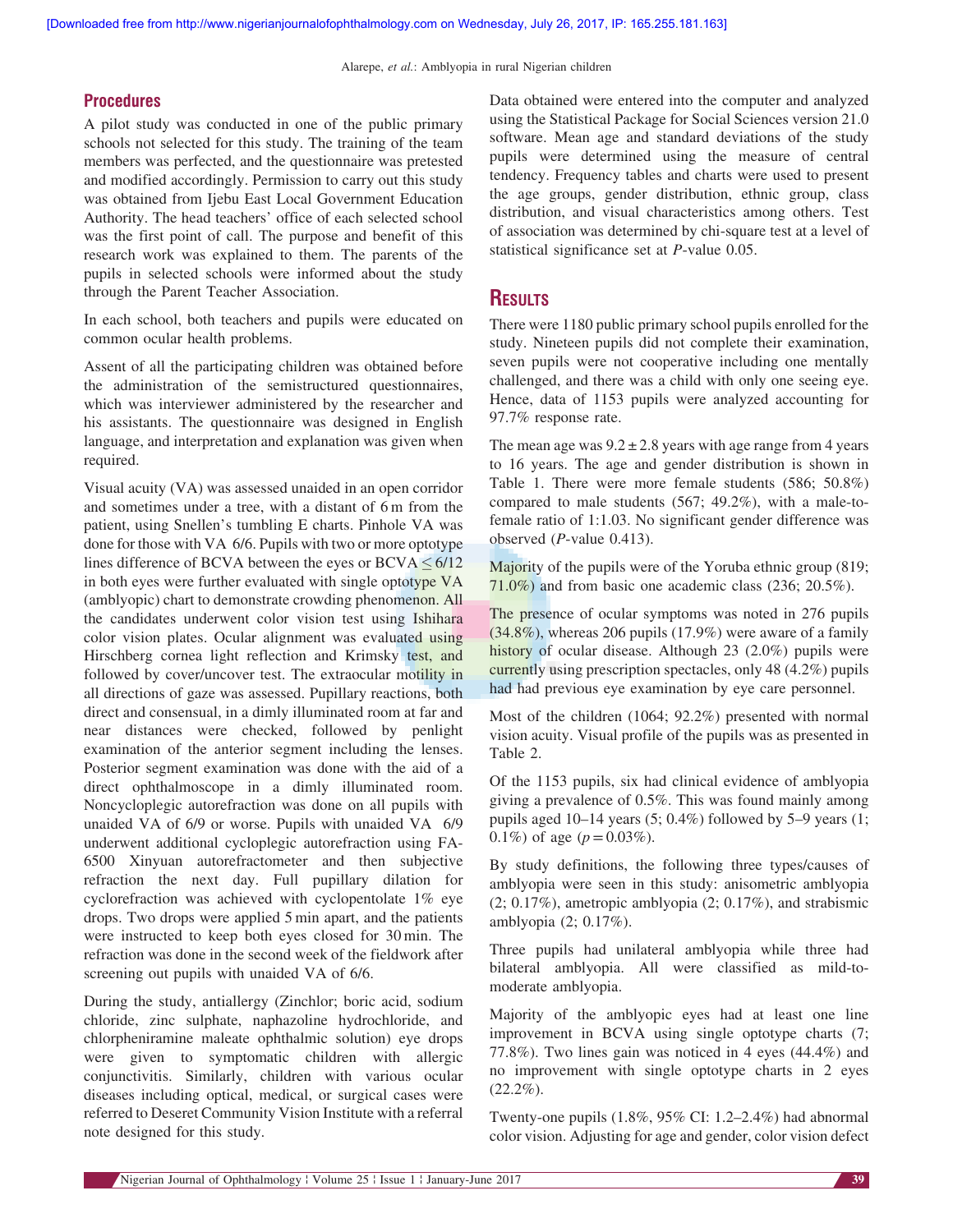was found to be highest among male pupils (1.3%) and also those within 5–9 years of age with a prevalence of 1.0%.

# **DISCUSSION**

The age range of pupils in this study was between 4 and 16 years with a mean age of  $9.2 \pm 2.8$  years. This finding was similar to the age range reported by related studies such as Okoye et al.<sup>[17]</sup> (6–16 years) and Ayanniyi et al.<sup>[18]</sup> (4–15 years). The interstudy similarity in age range was because of the routine entrance age of children into primary school education.

The age group of 5–9 years constituted 53.7% of the study population, and it had the highest number of pupils compared to other age groups. Majority of the pupils in this age group belonged to basic one and two classes. This may be because of the recent increases in school enrolment or possibly increased dropout rate in upper classes. However, 1.9% of the pupils were 15 years old or more, which is relatively high. Ideally, this group of pupils should be in secondary school. Ignorance, poverty, or undue priority to farming activities are possible reasons for delayed enrollment for primary school education. This value is lower than what was reported by Okoye et al.;<sup>[17]</sup> Ayanniyi et al.<sup>[18]</sup> excluded pupils of age 16 years and above in his study.

The gender distribution of pupils enrolled for this study was approximately 1:1, though those of the female sex were slightly more. Similar findings were reported by Ayanniyi  $et$   $al$ ,  $^{[18]}$  but slight male preponderance was reported by Okove et  $al$ <sup>[17]</sup> The noticeable gender difference possibly may be because of difference in study areas. The study by Okoye et al. was done in southeast Nigeria, where there is preference for male education because of pro-male cultural bias.

The prevalence of amblyopia in this study falls within the global estimate of  $0.2-6.2\%$ .<sup>[6,9-11]</sup> In Nigeria, Okoye et al.<sup>[17]</sup> and Ayanniyi et al.<sup>[18]</sup> reported prevalence of 0.3 and 0.4%, respectively. However, difference in sample size and methodology might contribute to the variable outcomes. Okoye et al. studied about twice the number of children in a cross-sectional survey compared to Ayanniyi et al.

The prevalence of amblyopia in this study is low; however, considering the lifetime socioeconomic burden of possible visual impairment, there is need for an eye healthcare policy advocacy that will support an improved and effective school eye health program particularly for those in rural Nigeria.<sup>[17]</sup> This is collaborated by the Nigeria operational plan for the implementation of the VISION 2020: The Right to Sight document  $(2007-2011)$ ,<sup>[16]</sup> which stipulates early detection and management of visual impairment among school children.

The majority of amblyopic pupils were within the age group of 10–14 years, which is statistically significant ( $P=0.03$ ), with equal gender distribution. Similar findings were reported by Okoye et al. in Anambra<sup>[17]</sup> (10–13 years) and Ayanniyi

*et al.* in Ilorin<sup>[18]</sup> (8–15 years); however, the gender distribution was not stated in the Anambra study. It is important to note that all the affected pupils were above the age of 8 years, which is the critical period of amblyopia establishment. This strongly supports the need for early screening of school children for amblyopia.

However, appropriate measures were still taken by referring them to the base hospital for further evaluation and management. Amblyopia is a treatable condition in childhood, especially during the sensitive period. The limits of this period are still being defined.

The following three different types of amblyopia were noticed in this study: anisometropic (2; 0.17%), ametropic  $(2; 0.17\%)$  and strabismic  $(2; 0.17\%)$  amblyopias. Fifty percent of the amblyopic pupils had bilateral amblyopia. All the amblyopic eyes had mild-to-moderate amblyopia, and there was no reported case of severe amblyopia among them. This was in contrast with what was reported by Ayanniyi et  $al$ ;<sup>[18]</sup> three subtypes of amblyopia were with 80% cases of bilateral amblyopia, and 20% of the amblyopes had severe amblyopia. The variability in the pattern and types of amblyopia in the two studies may be because of the difference in the study area and population. Although this study was done in a core rural setting, Ayanniyi et al. studied children in an urban area with possible higher socioeconomic status. Wong  $et$   $al$ <sup>[22]</sup> reported that individuals with greater education, near work-related occupations, and higher income were more likely to have longer axial lengths and vitreous chambers and more myopic refractions.Amblyopiais a syndrome of compromising deficits, which include increased sensitivity to contour interaction effects, abnormal spatial distortions and uncertainty, unsteady and inaccurate monocular fixation, poor eye tracking ability, reduced contrast sensitivity, inaccurate accommodative response, and reduced VA. This is often characterized with difficulty in reading when the letters or wordings are crowded together.<sup>[8]</sup>

Crowding phenomenon was demonstrated by the amblyopic eyes in this study. At least one line gain in the BCVA single optotype chart was achieved in 77.8% of the pupils, whereas 44.4% of the pupils gained two lines. Studies done in  $Ilorin<sup>[18]</sup>$  and Anambra<sup>[17]</sup> did not elaborate on this phenomenon.

Twenty-one pupils had abnormal color vision in this study, which constituted a prevalence of 1.8%; this was significantly low with P-value of 0.001. There was no statistically significant age or gender difference despite high prevalence rate among the male sex (1.3%). All the amblyopes in this study recorded normal color vision. The prevalence obtained was comparable with (1.2%) that reported in Ilorin<sup>[18]</sup> with almost equal gender distribution. A higher prevalence rate was reported in  $\text{Jos}^{[21]}$  (3.9%), and a rate of 0.1% was reported in Lagos.<sup>[20]</sup> Congenital color vision defect is an X-linked inheritable disease, which can neither be cured nor is preventable. Early detection is